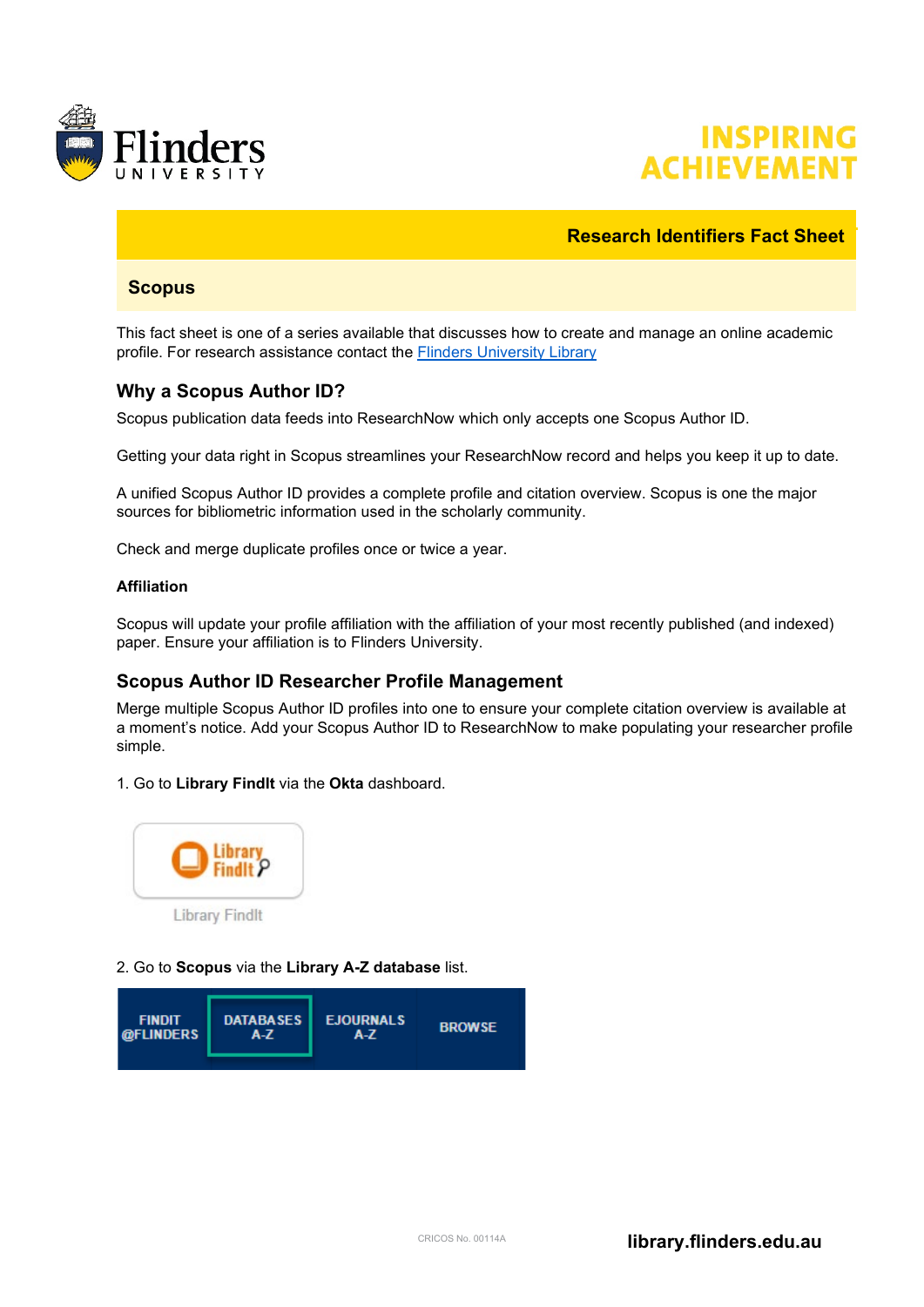

#### 3. In **Author search**, search by *name*.

| Author search                       |          |                              | Compare sources > |
|-------------------------------------|----------|------------------------------|-------------------|
| Documents Authors Affiliations<br>○ | Advanced |                              | Search tips ®     |
| Author last name<br>hall            | ×        | Author first name<br>liz     | $\times$          |
| Art Smith<br>Affiliation            |          | للمع                         |                   |
| e.g. University of Toronto          |          | Show exact matches only<br>α | Search Q          |

4. Select *all name variants* and select to *Request to merge authors*. You must sign-in (or create a Scopus account).

| $\n     \sim$ | Show documents         | View citation overview | Request to merge authors |                            |
|---------------|------------------------|------------------------|--------------------------|----------------------------|
|               | Author                 | Documents              | $h$ -index $(h)$         | Affiliation                |
|               | Hall, Liz Walkley      | 4                      | 3                        | <b>Flinders University</b> |
|               | View last title $\vee$ |                        |                          |                            |
| ۷             | Walkley Hall, Liz      |                        | 1                        | <b>Flinders University</b> |
|               | View last title $\vee$ |                        |                          |                            |

- 6. Select *proceed* to make changes.
- 7. Select *name preference* from **drop-down list**.
- 8. Choose if you are making changes to your *personal profile* or doing this on *someone else's behalf*.

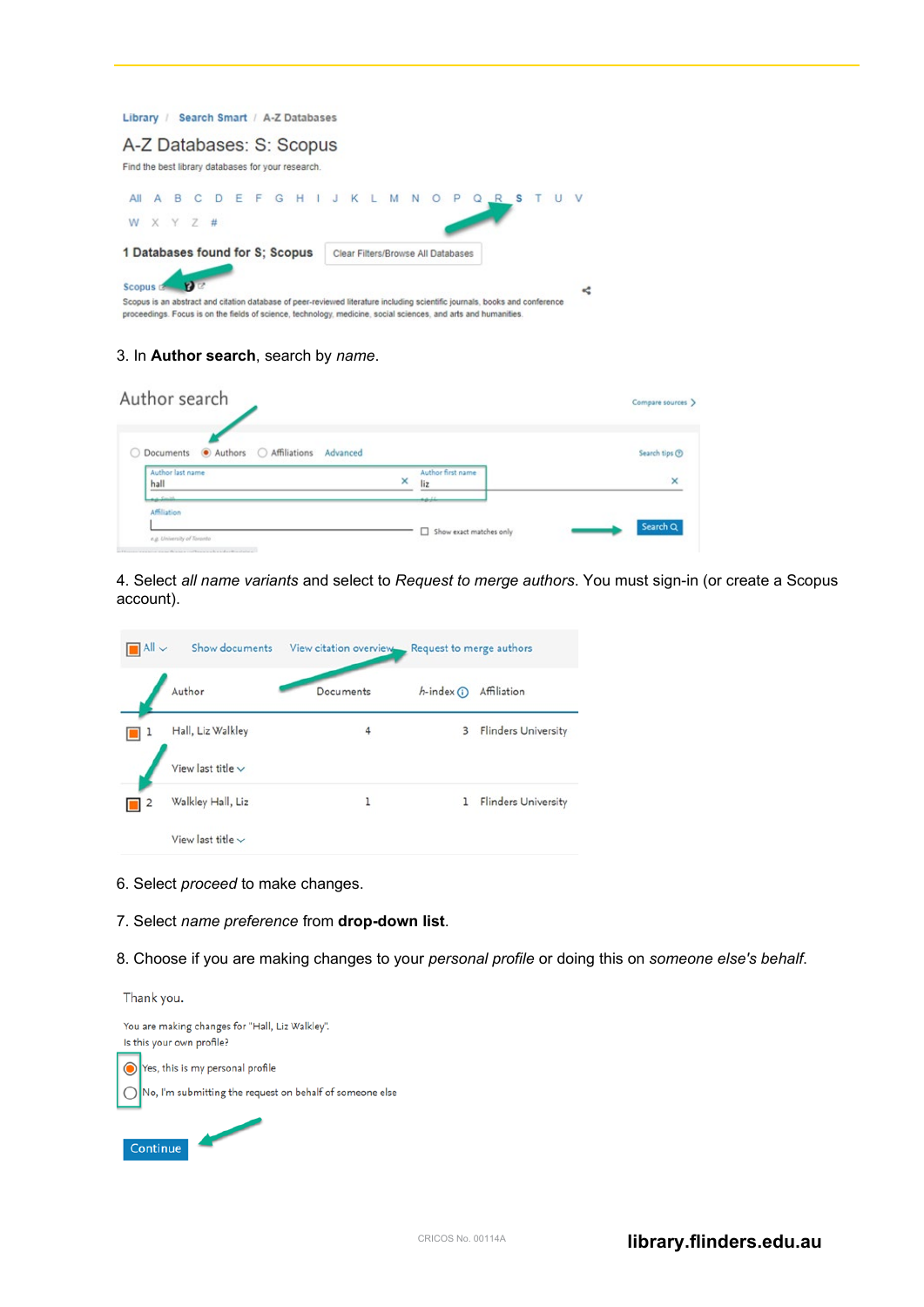- 9. Review the documents and select *publications*.
- 10. Are there missing publications? Search and add missing publications here.

Are there any documents missing?

You may search for missing documents to link to this author profile.



- 11. Review your affiliation and select *Flinders University*.
- 12. *Submit*.

# **Link ORCiD and Scopus**

1. Go to **Author details** page, select *Connect to ORCiD*.

# Author details

| Jackson, Grant D.                                            | Profile actions                 |
|--------------------------------------------------------------|---------------------------------|
| Author ID: 7402321210 (                                      | O. Edit author profile          |
| Affiliation(s): (i)                                          | Connect to ORCID ®              |
| Montana State University, Bozeman, United States View more V | Alerts                          |
| Jackson, G. D. ) (Jackson, Grant)<br>Other name formats:     | Set citation alert              |
| Subject area:<br>Agricultural and Biological Sciences        | Set document alert<br>Chemistry |

2. Follow instructions.